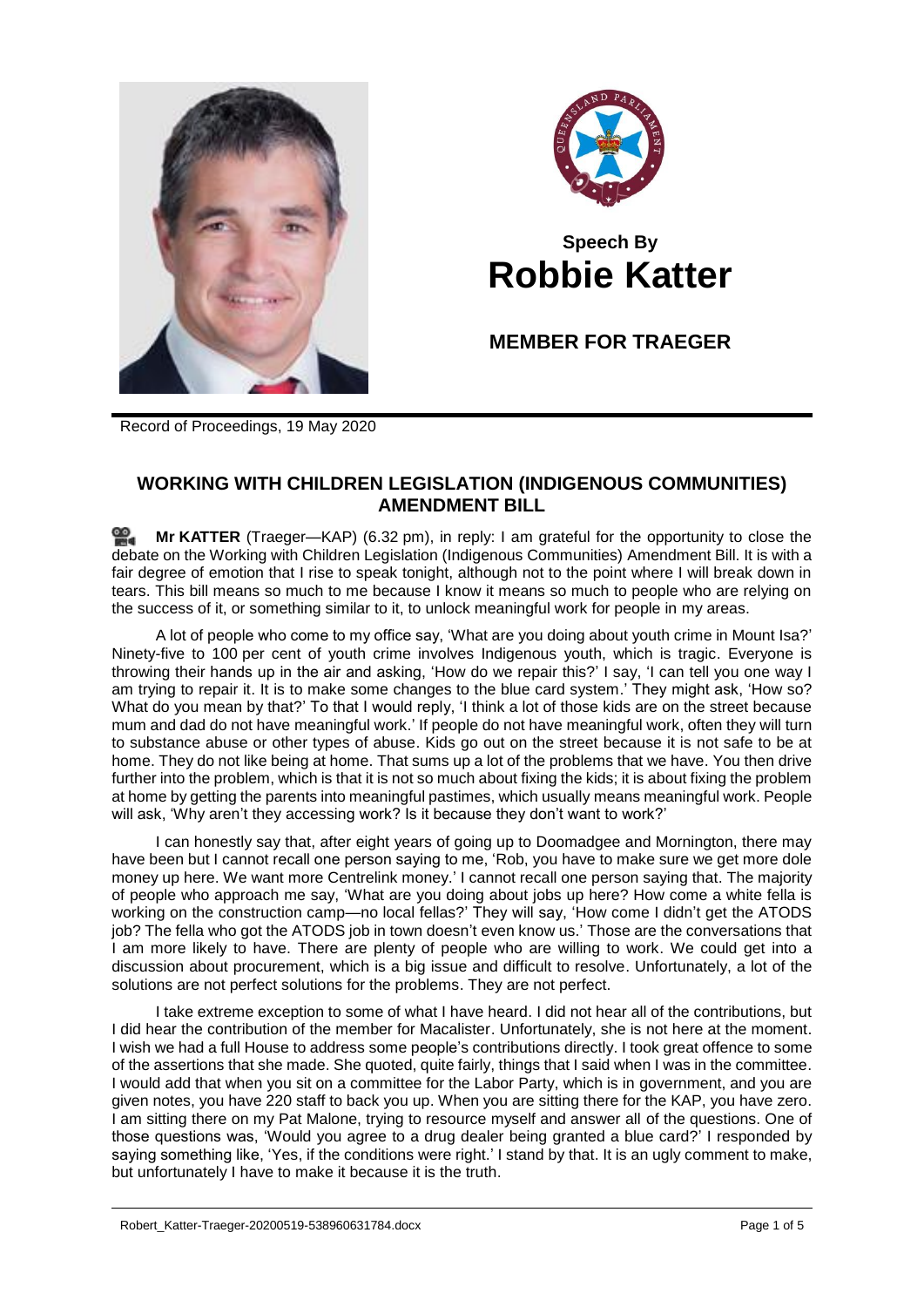I am not saying that there are good answers for up there, but someone better start doing something because nothing is getting better. I have been sitting here for eight years and nothing has been done on the alcohol management plans on Mornington Island. We have hospitals, police, the community and the councils asking, 'What is happening? We want to reintroduce pathways going forward with alcohol management plans.' That has not happened. I sit in this place when we do welcome to country, we acknowledge everything and we say that we want to help Aboriginal people. Those are good words, but let us put them into action because I am also sitting up there at the coalface and things are getting worse.

I do not see much happening to create meaningful and significant change around the problems where parents are sitting at home with nothing to do, although they are trying to access jobs. I have something here. I have introduced this bill twice. I welcome amendments and a discussion on how we can improve it—but let's not talk about tinkering around the edges of the same system, because that will not cut it. I accept that in some places more support with the process will help people, but certainly it does not go close to fixing the problem. If you are going to accept that, I do not think you care enough about this issue. If you spend enough time with the people up there, you will see with your own eyes and understand that there is a cry for help and that those people want to access meaningful work.

This bill is based on one very important principle. I believe that one principle extinguishes or exhausts any argument delivered, either here tonight or in any former debates on this issue. It is that we empower our First Australian communities to make the decisions for themselves on what is best for their community. Isn't that bold? Isn't it bold that we let them make the decisions, not us down here? We politicians in Brisbane are so smart that we cannot possibly allow this, because it will endanger the children! Will it? The people in the community will be making the decisions about their kids.

When you say this will weaken the standard and endanger our kids, that is a complete affront to the parents and the people in the communities. It is saying that they do not have the capacity to decide what is best for their community. I think they do. Who am I? I am not part of that community, although I visit regularly and I observe what is happening. I have talked to any number of mayors and councillors in the cape and the gulf. This issue is pervasive. I could go through all sorts of categories of people in the communities who say, 'Yeah, the blue card—my goodness, I had so much trouble with it. My wife couldn't get it and I couldn't get it.'

I heard someone say earlier in the debate, 'The member for Traeger is saying that if there is a criminal issue you can't get it but you still can get it.' That is not the point. Say you are an employer in Mount Isa trying to encourage the employment of local people, or looking for someone to work in the Doomadgee school. I can give a real example. There was a mum they wanted as a teacher aide. She turned up at the school but could not get the blue card. She was fostering four or five kids at home. Despite fostering four or five kids at home, she could not get the job at the school as a teacher aide. That is when someone called out to me—it would have been seven or eight years ago—and said, 'Rob, can you please do something about these blue cards? We are trying to get the right people in these jobs. It is a barrier.'

To take a hypothetical situation, let's say a gentleman at Doomadgee presents to work. He has had a lifelong struggle with substance abuse and has a four-inch rap sheet of assaults and terrible actions but he is reformed. The whole community knows that he has reformed and they are happy to have him working with their kids because they know his previous actions were as a result of substance abuse. If he is reformed, he should be allowed the opportunity for his community to say, 'We know that guy. We know he is a completely different person now, despite his previous actions.' They should have the right to make that decision, not someone in Brisbane.

I have had a discussion with one of the officers involved in this process. I asked them a direct question: 'What would you do if you have a fifty-fifty decision to make, a judgement call to make on an application for a blue card in Doomadgee? You do not know the person but you have seen their rap sheet. What do you do? I hope that you would err on the side of caution and put a cross next to their name, not a tick.' They replied, 'Yes, of course. The safety of the children is paramount.' There you go. They do not know the person. You should take that same application, which is what this bill is all about, send it back up to the local justice group and give them the power.

Here is the issue about empowerment. The member for Macalister was sitting beside a colleague when I was addressing the committee and said, 'Don't you think you are putting too much pressure on these local justice groups in their community?' That is the whole point. We have to empower them. I see it as condescending and patronising to say, 'We do not think they can look after it. That is too much pressure on them.' There should be pressure on them. That is how you grow, mature and make decisions for your community. Most of the people I talk to want that responsibility and that right. The pressure release valve is there. As I said, they do it in consultation with the local police and magistrate. That is the pressure relief valve for them in terms of dealing with families and other issues.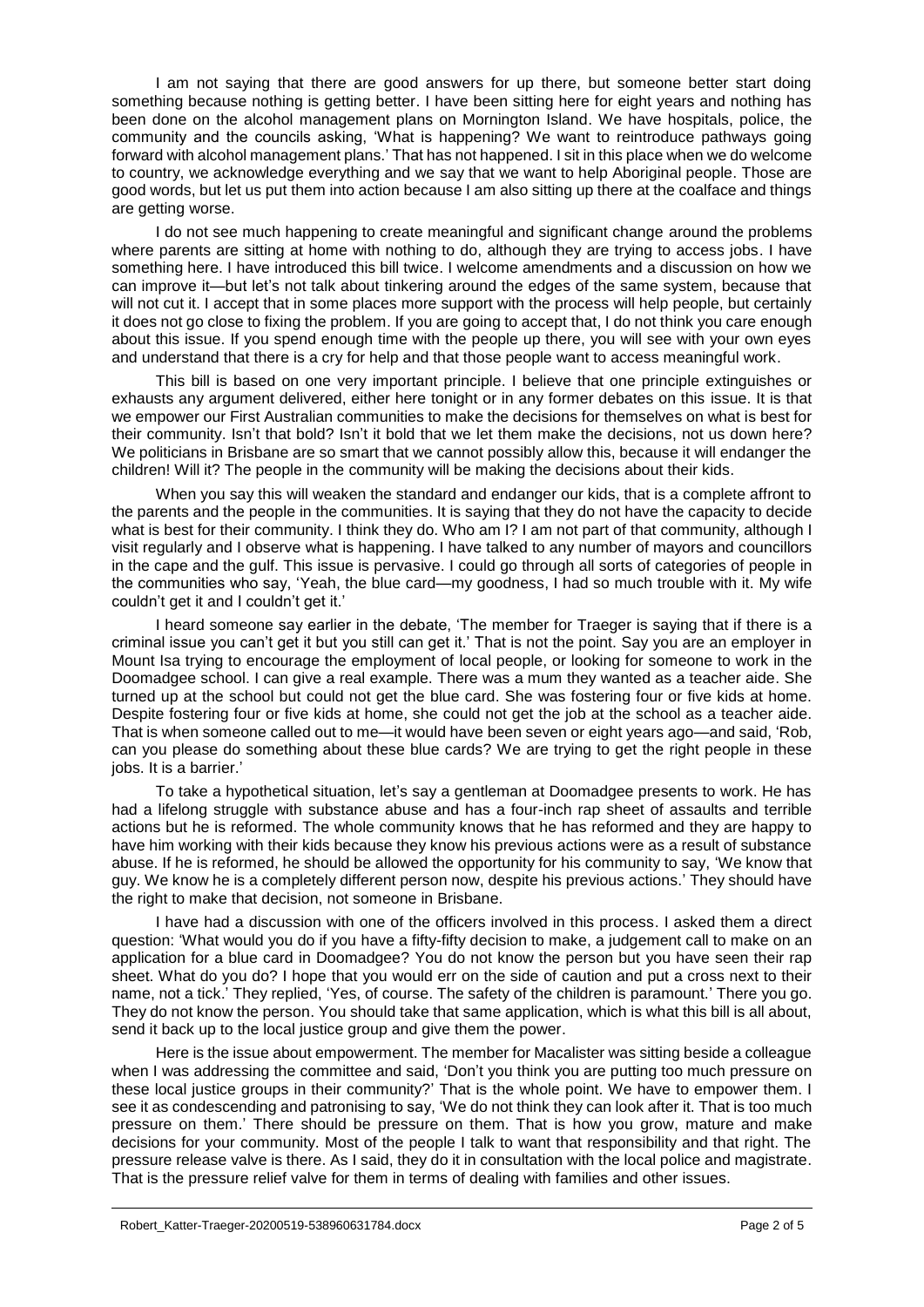I want to go through some of the responses given by stakeholders. Opposition and government members raised a few of these in their contributions. They were quoting the ones that were against the bill, so I will go through some of the people who support the bill. I think some of these are very legitimate.

Before I do that, I go back to what I thought was a low blow when the member for Macalister thought it was great to point out that I do not know what local justice groups do. Here is the news flash: Junkuri Laka, the local justice group at Mornington Island, were the people who helped me put the bill together. There goes the member's claim that I did not consult with any local justice groups. They were the ones who put the pressure on me in the first place and, in fact, invited me once to act as a witness for someone who was trying to get a blue card. He tried for about two years. I think he may have eventually secured it. It is unfair to say that I do not know what local justice groups do or that I had no consultation with them. In further contradiction to the claim by the member for Macalister, I have the submissions here by the Coen Local Justice Group and Junkuri Laka, the Gununa Mornington Island group. Need I say more?

I will go through some of these. The first person we heard from who spoke in favour of this was Ms Anderson from LawRight. She brought up some examples similar to what I was talking about before. She said—

Kay was dealing with the collapse of her marriage, which had been both physically and emotionally abusive. She briefly fell into a short pattern of drug abuse, something she had never engaged in prior to this. Kay voluntarily sought rehabilitation treatment with the support of her family.

She cleans herself up, gets into work then loses the blue card. She lost it for two years. They said, 'No, we have gone through the process and got it back for you,' but she had lost her job by that stage. That goes to the example I was giving before where in Doomadgee someone presents for work and the first thing they say is, 'We put all these measures in place to help fasten up the process and we have tinkered at the edges to try to streamline the process and make it more culturally sensitive, but you will still have to go home for two months. Stay dry and don't do anything silly and we will still take you back with a job for you in two months time.' I ask anyone listening tonight: do you really think that person will be engaged after that two months? There is the perfect opportunity, when someone is presenting to work, to grab them with both hands, put them in that job and sort out the rest later. That is why I put in the bill that it is mandatory that there be a three-week period to push this through because the timing is almost as important as the approval itself. That was the contribution from QCAT's LawRight. The next one in favour was from Debbie Kilroy, who said—

The blue card system as it currently operates does not assist people, organisations or communities to achieve the goal of keeping children safe. It is a risk management compliance system.

It keeps everyone happy ticking boxes in Brisbane. Does it keep kids in Doomadgee any safer? Maybe a little bit, but I would argue that the number of parents it has displaced from work or kept from work and kept in substance abuse, which creates more problems at home and makes home more unsafe, would offset some of the other risk. It is a very one-dimensional attitude to say, 'Look, you are lowering the bar, therefore it is just bad for kids.' It is a lot more complicated than that. I will always keep reverting to the argument which I think trumps all of that—that is, it is important to remember that it is these communities that still have the final say on whether or not that person gets a blue card. It should be like that. They know their community and they should have the power to make those decisions for themselves. It should not be up to us.

The next submission was from Kate Greenwood, the Policy, Early Intervention and Community Legal Education Officer with Queensland Aboriginal and Torres Strait Islander Legal Service, someone who deals with this issue at the coalface every day. She is very strongly in support of the bill. She went into a fair bit of detail and went further in her submission to say, 'Please, we need some help with this. There is a huge problem.' What has the response been? I have been at this for seven years. There is nothing; tinkering at the edges has been the only response.

There was a clanger of a contribution from the Queensland Catholic Education Commission, which has all the worldly experience of having one school that exists in an Indigenous community in Queensland. They felt it necessary to come right out of the trenches to say how bad this bill was. I took exception to this. In Mount Isa, Father Mick Lowcock would be one of the best sources of moral judgement on this. He has been out there for 25 years working in this space—buried in this space, trying to fix it—and has a strong hand in the running of the Catholic schools out there. They did not ask him. They completely contradict his submission. Someone in Brisbane from the Queensland Catholic Education Commission comes out and says, 'We do not think there should be two standards for two different types of people in Queensland. There should be just one. It gets confusing.' That is a good response! That is a good response to all of this heartache and trouble we are talking about in the community! If they are saying it is no good, what is their solution?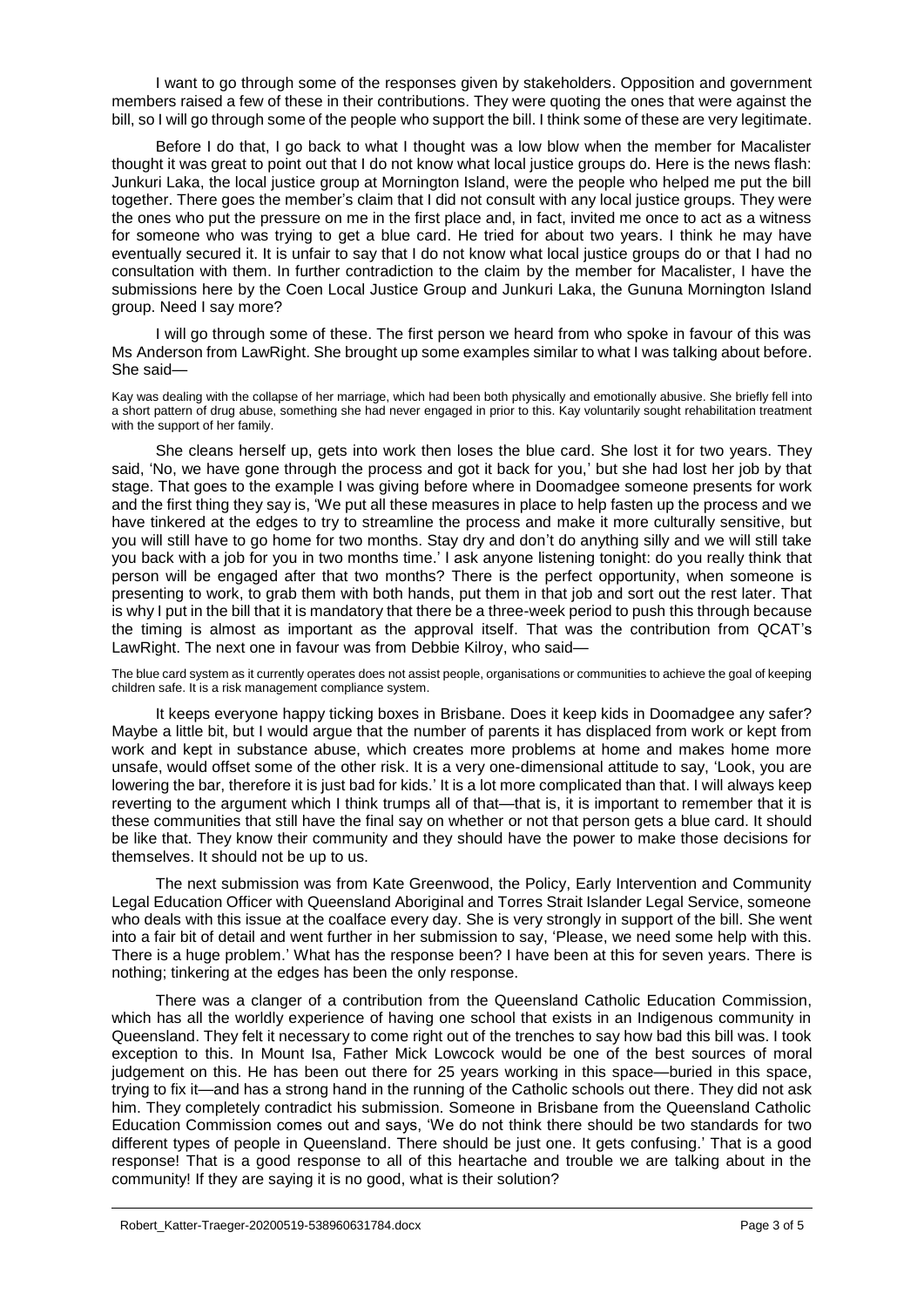I was extremely annoyed at that and, quite frankly, I do not think they are qualified to comment on that because they do not have a big presence out there. Remember, we are talking about Indigenous communities here, not all over Queensland. They have very little presence there and they completely contradicted the submission from the Catholic Church group NWQICSS in Mount Isa that is buried in this space.

Frank Tracey from Children's Health Queensland Hospital and Health Service offers strong support and says that this is needed. He acknowledges that this is a huge problem and that this is a great way forward. Clearly, members who have made contributions prior to me know more than all these people. Father Mick Lowcock is a giant in Far North Queensland. I think he has earned the respect of both sides of the House for his work and what he has offered in this space in Mount Isa. He is trying to improve things.

The member for Maiwar made a really good point in his contribution. I would love to take this bill further than just the Indigenous communities. In the course of talking about this issue, I have had people from Townsville, Brisbane and Rockhampton contact me saying, 'I have had some indiscretions years ago and suddenly I cannot get a blue card.' It is a real problem. The KAP is trying to keep it simple at the moment and start where the problem is worst.

If anyone is interested in the issues in this space then they should read the submission from NWQICSS because I cannot endorse their efforts in this space enough. They certainly endorse in principle what we are trying to achieve here. Another heavy hitter is Shane Duffy from ATSILS. The conclusion of their submission states—

ATSILS supports in general terms the proposed amendments in that they empower—

## there is that word again—

Aboriginal and Torres Strait Islander communities to be involved in decisions relating to them and their communities. As the safety of the child is always paramount, we recognise that any amendments that have the potential to impact on the safety of a child or children must be implemented in a way that ensures any potential risks are identified and managed and would seek the appropriate supports to be put in place.

That is covered off by the local justice groups. The people involved in those groups are not going to deliberately allow someone to get a blue card who they think is a risk to people, as I would not and as anyone else in this room would not. Do not judge them differently and say that they are incapable of making those judgements. They are capable of doing that and they should be empowered to do that.

An interesting point was made during consideration of this bill. I remember the Catholic education office made it. I heard this point when I was acting as a witness for an applicant for a blue card who was from Doomadgee. That was actually going through Junkuri Laka, the Mornington Island community justice group. I was interested in the interaction. I suspect it was a lawyer I was talking to on teleconference. In the discussion he said, 'Do you think this person is right and proper to work with kids?', to which I replied, 'Yes.' The comment he made then was, 'Do you recognise what this guy has done?' I cannot recall the exact words, but it was eventually said, 'Do you think there should be two sets of rules for people in Queensland—one for Indigenous people and one for non-Indigenous people?' I said, 'You are already doing that. There are alcohol management plans in place. You cannot drink on Mornington Island. That is a separate rule. I can drink in Burketown, but I cannot drink on Mornington Island. You are already applying two sets of rules.' It is hypocritical to say that there should not be two sets of rules. It is about the safety of people. The government has made those rules for the safety of people. There can be two sets of rules if there are different sets of circumstances. It was good to have the support of those stakeholders.

I will move on to the Coen Justice Group, which stated—

We the Coen Justice Group are strongly supportive of this bill. We are very confident in our ability to management this process in a good and efficient many.

Junkuri Laka—the group that I apparently did not consult with—wrote a very extensive submission, as they should. That was done at the time under Berry Zondag. They had a wonderful group there. A great way to move forward with our First Australian brothers and sisters in those areas is to say to them, 'We should not be making these decisions. They are your decisions to make. You should be empowered to say who does and who does not work with your children.' I am not even going that far because I have still said that if there are disqualifying offences they will not get through the first door. They are still not eligible anyway. We could have a debate about the people who fall into that category. Members can keep throwing rocks at the KAP for suggesting things, but it is there in black and white.

A person could be a drug dealer or peddling ice and 10 years later working with kids. That is the ugly truth, but do I stand by this? Yes, if that person is reformed. It is not my call to make. If the community of Doomadgee said that they understand what that person did, they may choose to say that